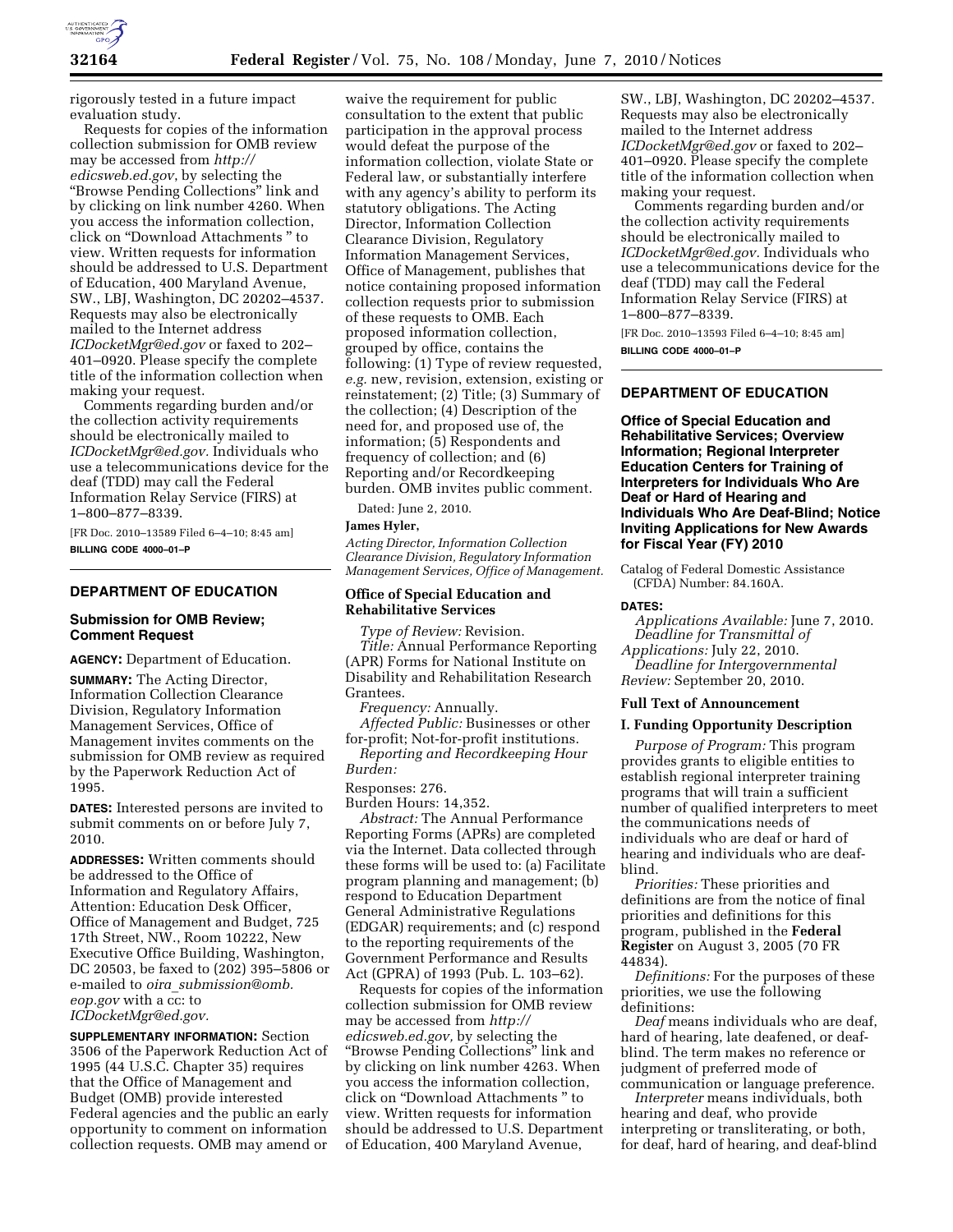individuals using a variety of languages and modes of communication including but not limited to American Sign Language, Conceptually Accurate Signed English, other forms of signed English, oral communication, tactile communication, and cued speech.

*Local Partner Network* means a formal network of individuals, organizations, and agencies including consumers, consumer organizations, community resources, service providers (especially vocational rehabilitation (VR) agencies), VR State coordinators for the deaf, rehabilitation counselors for the deaf, and other appropriate entities with whom the Regional Interpreter Education Center will have Memoranda of Understanding or other recognized mechanisms for the provision of educational activities for interpreters.

*National Interpreter Education Center*  means a project supported by the Rehabilitation Services Administration (RSA) to—(1) coordinate the activities of the Regional Interpreter Education Centers; (2) ensure the effectiveness of the educational opportunities offered by the Regional Interpreter Education Centers; (3) ensure the effectiveness of the program as a whole by evaluating and reporting outcomes; (4) provide technical assistance to the field on effective practices in interpreter education; and (5) provide educational opportunities for interpreter educators.

*Novice interpreter* means an interpreter who has graduated from an interpreter training program and demonstrates language fluency in American Sign Language and in English, but lacks experience working as an interpreter.

*Qualified interpreter* means an interpreter who is able to interpret effectively, accurately, and impartially both receptively and expressively, using any necessary specialized vocabulary. This definition, which is mentioned in the Senate Report for the Rehabilitation Act Amendments of 1998, Senate Report 105–166 (Second Session 1998), is one way for States to determine if interpreters are sufficiently qualified and is based on the standard specified in the regulations implementing titles II and III of the Americans with Disabilities Act of 1990.

*Regional Interpreter Education Center*  means a coordinated regional center to provide quality educational opportunities for interpreters at all skill levels.

*Training* and *education* will be used interchangeably. *Absolute Priority:* For FY 2010 this priority is an absolute priority. Under 34 CFR 75.105(c)(3) we consider only applications that meet this priority.

This priority is: *Priority One—Regional Interpreter Education Center or Centers.* 

The purpose of this priority is to support a coordinated Regional Interpreter Education Center or Centers to provide quality educational opportunities for interpreters at all skill levels. The educational opportunities provided by a Regional Interpreter Education Center, through collaboration with Local Partner Networks and with substantial involvement from deaf consumers, must be of sufficient scope and sequence to demonstrate an increased skill and knowledge base of the participants through the use of preand post-assessments. The pre- and post-assessments will measure the knowledge and skill base of the participants, both when first entering the training program and when exiting the training program, to demonstrate their enhanced knowledge and skills as interpreters as a result of the training opportunity. In addition, the primary focus of the educational opportunities must be on interpreting for consumers of VR services. Consequently, this means educating hearing and deaf interpreters to work with consumers from diverse cultural and linguistic backgrounds in diverse environments (*i.e.,* urban, rural, low socioeconomic, territories, etc.) and within a variety of contexts (*i.e.,* employment, job training, technical, medical, etc.).

Further, the educational opportunities must encompass both skill-based and knowledge-based topics, provide for both hearing interpreters and deaf interpreters, and focus on interpreting for a variety of individuals who have communication skills along the full spectrum of language from those with limited language skills to those with high-level, professional language skills. Educational opportunities must be provided for interpreters from all skill levels from novice to advanced, and the skill level of the training must be clearly identified. All training activities must involve cooperative efforts with consumers, consumer organizations, community resources, and service providers, especially VR agencies, VR State coordinators for the deaf, and rehabilitation counselors for the deaf. Delivery of educational opportunities may not be limited to traditional methods. Distance technologies and delivery, use of teams of deaf and hearing presenters, assignment of mentors, immersion experiences, intensive institutes, and other innovative practices must be used.

A Regional Interpreter Education Center funded under this priority also must do the following:

(a) Develop formal relationships with Local Partner Networks as defined in this notice.

(b) In collaboration with the National Center, Local Partner Networks, and consumers, implement effective practices in interpreter education.

(c) In collaboration with the National Center, Local Partner Networks, and consumers, implement the ''Program Quality Indicators'' for this program.

(d) Coordinate with existing interpreter training programs to identify and conduct outreach activities with recent and new graduates in order to provide training, including mentoring, to make them work-ready.

(e) In collaboration with the National Center, Local Partner Networks, and consumers, provide skill-based, contextbased, and knowledge-based interpreter education activities of significant scope and sequence to interpreters in the identified region. Products developed by the National Center must be incorporated into the educational activities to the greatest extent appropriate. Educational opportunities must include, but not be limited to—

(1) Educating deaf individuals and practicing deaf and hearing interpreters to serve as mentors and provide mentoring to novice and working interpreters who need additional feedback and experience to become qualified;

(2) Addressing the various linguistic and cultural preferences within the deaf, hard of hearing, and deaf-blind communities through strands of specialized interpreter education;

(3) Focusing on interpreting in specialized environments such as rehabilitation, legal, medical, mental health, or multicultural environments, working with specific populations such as deaf-blind, oral, trilingual (including those who are fluent in spoken English and spoken Spanish along with both American Sign Language and Mexican Sign Language or other sign languages used by Spanish-speaking communities), or cued speech users, and improving specific skill sets such as sign-to-voice interpreting, team interpreting, sight translation, or ethical decisionmaking and professionalism;

(4) Developing interpretation and transliteration competencies for interpreters working with deaf, hard of hearing, and deaf-blind individuals with differing modes of communication, including, but not limited to, the use of language immersion experiences in American Sign Language, Conceptually Accurate Signed English, oral communication, tactile communication, and cued speech;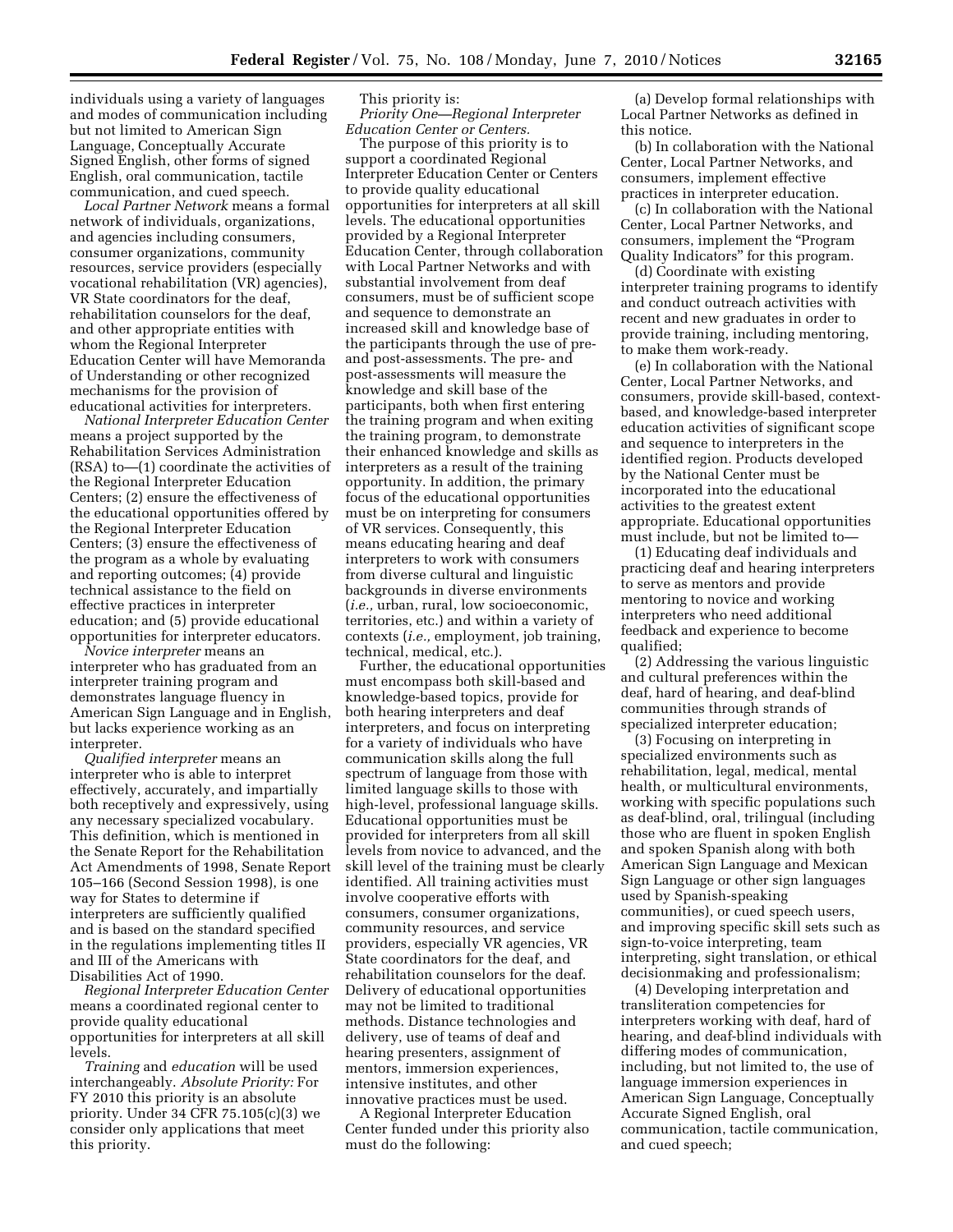(5) Using state-of-the-art technologies for training on how to deliver interpreter services from remote locations and in handling various technologies during interpreter assignments (*e.g.,* microphones, assistive listening devices, cameras, lights, etc.); and

(6) Educating consumers on skills related to self-advocacy and working effectively with interpreters.

(f) In collaboration with the National Center, Local Partner Networks, and consumers, implement and deliver the specific educational activities identified in the education needs assessments.

(g) Provide information to the National Center for the purpose of promoting the educational activities of the National Center.

(h) Provide qualitative and quantitative data on the educational activities conducted, pre- and postassessments, portfolios produced, participant demographics, and other pertinent information to the National Center for the purpose of evaluating program effectiveness.

(i) Coordinate and collaborate with the other Regional Interpreter Education Centers funded by RSA and funded through this priority.

(j) Set aside 10 percent of the project's annual budget submitted to RSA to cover the costs of specific collaborative activities between the National Center and the Regional Interpreter Education Center or Centers including, but not limited to, travel, communications, materials development, Web site development, and other collaborative efforts.

*Fourth and Fifth Years of Project:* 

In deciding whether to continue a project for the fourth and fifth years, the Secretary will consider the requirements of 34 CFR 75.253(a) for continuation awards.

The Secretary will also consider the following:

(a) The recommendation of a review team consisting of experts selected by the Secretary. The team will conduct its review in Washington, DC, during the first half of the project's third year. A project must budget for the travel associated with this one-day intensive review.

(b) The timeliness and effectiveness with which all requirements of the award have been or are being met by the project.

(c) Evidence of the degree to which the project's activities have contributed to changed practices and improved quality of interpreters.

(d) Evidence of the degree to which the project's activities have served each State within its designated geographic region.

*Competitive Preference Priority:* For FY 2010 this priority is a competitive preference priority. Under 34 CFR  $75.105(c)(2)$ (ii) we give preference to an application that meets this priority over an application of comparable merit that does not meet the priority.

This priority is:

*Priority Two—Programs Offering at Least a Bachelor's Degree in Interpreter Education.* 

Within the existing priority from 34 CFR 396.33, we are establishing a priority to support applications from postsecondary institutions that offer and have awarded at least a bachelor's degree in interpreter education.

*Program Authority:* 29 U.S.C. 772(f).

*Applicable Regulations:* (a) The Education Department General Administrative Regulations (EDGAR) in 34 CFR parts 74, 75, 77, 79, 80, 81, 82, 84, 85, 86, and 99. (b) The regulations for this program in 34 CFR parts 385 and 396. (c) The notice of final priorities and definitions for this program, published in the **Federal Register** on August 3, 2005 (70 FR 44834).

**Note:** The regulations in 34 CFR part 79 apply to all applicants except federally recognized Indian tribes.

**Note:** The regulations in 34 CFR part 86 apply to institutions of higher education only.

#### **II. Award Information**

*Type of Award:* Discretionary grants. *Estimated Available Funds:* 

# \$1,500,000.

*Estimated Average Size of Awards:*  \$300,000.

*Maximum Award:* We will reject any application that proposes a budget exceeding \$300,000 for a single budget period of 12 months. The Assistant Secretary may change the maximum amount through a notice published in the **Federal Register.** 

*Estimated Number of Awards:* 5.

**Note:** The Department is not bound by any estimates in this notice.

*Project Period:* Up to 60 months.

#### **III. Eligibility Information**

1. *Eligible Applicants:* States and public or nonprofit agencies and organizations, including institutions of higher education.

2. *Cost Sharing or Matching:* This program does not require cost sharing or matching.

**Note:** Under 34 CFR 75.562(c), an indirect cost reimbursement on a training grant is limited to the recipient's actual indirect costs, as determined by its negotiated

indirect cost rate agreement, or eight percent of a modified total direct cost base, whichever amount is less. Indirect costs in excess of the eight percent limit may not be charged directly, used to satisfy matching or cost-sharing requirements, or charged to another Federal award.

## **IV. Application and Submission Information**

1. *Address to Request Application Package:* You can obtain an application package via the Internet or from the Education Publications Center (ED Pubs). To obtain a copy via the Internet, use the following address: *http:// www.ed.gov/fund/grant/apply/ grantapps/index.html.* To obtain a copy from ED Pubs, write, fax, or call the following: ED Pubs, U.S. Department of Education, P.O. Box 22207, Alexandria, VA 22304. Telephone, *toll free:* 1–877– 433–7827. *Fax:* (703) 605–6794. If you use a telecommunications device for the deaf (TDD), call, toll free: 1–877–576– 7734.

You can contact ED Pubs at its Web site, also: *http://www.EDPubs.gov* or at its e-mail address: *edpubs@inet.ed.gov.* 

If you request an application package from ED Pubs, be sure to identify this program or competition as follows: CFDA number 84.160A.

Individuals with disabilities can obtain a copy of the application package in an accessible format (*e.g.,* braille, large print, audiotape, or computer diskette) by contacting the person or team listed under *Accessible Format* in section VIII of this notice.

2. *Content and Form of Application Submission:* Requirements concerning the content of an application, together with the forms you must submit, are in the application package for this competition.

*Page Limit:* The application narrative (Part III of the application) is where you, the applicant, address the selection criteria that reviewers use to evaluate your application. You must limit the application narrative [Part III] to the equivalent of no more than 45 pages, using the following standards:

• A "page" is 8.5" x 11", on one side only, with 1″ margins at the top, bottom, and both sides.

• Double space (no more than three lines per vertical inch) all text in the application narrative, including titles, headings, footnotes, quotations, references, and captions, as well as all text in charts, tables, figures, and graphs.

• Use a font that is either 12 point or larger or no smaller than 10 pitch (characters per inch).

• Use one of the following fonts: Times New Roman, Courier, Courier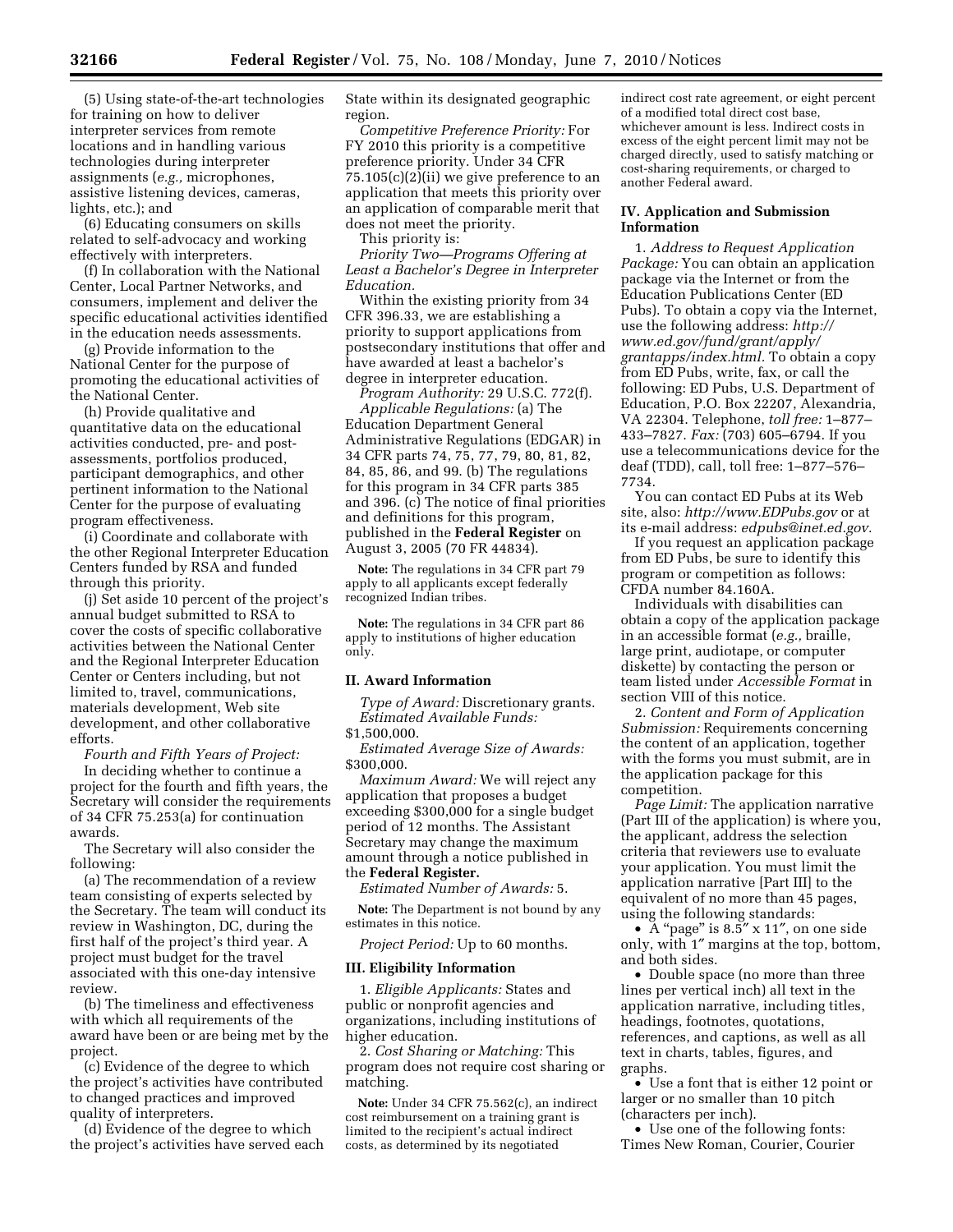New, or Arial. An application submitted in any other font (including Times Roman or Arial Narrow) will not be accepted.

The page limit does not apply to Part I, the cover sheet; Part II, the budget section, including the narrative budget justification; Part IV, the assurances and certifications; or the one-page abstract, the resumes, the bibliography, or the letters of support. However, the page limit does apply to all of the application narrative section [Part III].

We will reject your application if you exceed the page limit or if you apply other standards and exceed the equivalent of the page limit.

3. *Submission Dates and Times:* 

*Applications Available:* June 7, 2010. *Deadline for Transmittal of* 

*Applications:* July 22, 2010.

Applications for grants under this competition must be submitted electronically using the Electronic Grant Application System (e-Application) accessible through the Department's e-Grants site. For information (including dates and times) about how to submit your application electronically, or in paper format by mail or hand delivery if you qualify for an exception to the electronic submission requirement, please refer to section IV.7. *Other Submission Requirements* of this notice.

We do not consider an application that does not comply with the deadline requirements.

Individuals with disabilities who need an accommodation or auxiliary aid in connection with the application process should contact the person listed under **FOR FURTHER INFORMATION CONTACT** in section VII of this notice. If the Department provides an accommodation or auxiliary aid to an individual with a disability in connection with the application process, the individual's application remains subject to all other requirements and limitations in this notice.

*Deadline for Intergovernmental Review:* September 20, 2010.

4. *Intergovernmental Review:* This competition is subject to Executive Order 12372 and the regulations in 34 CFR part 79. Information about Intergovernmental Review of Federal Programs under Executive Order 12372 is in the application package for this competition.

5. *Funding Restrictions:* We reference regulations outlining funding restrictions in the *Applicable Regulations* section of this notice.

6. *Data Universal Numbering System Number, Taxpayer Identification Number, and Central Contractor Registry:* To do business with the

Department of Education, (1) you must have a Data Universal Numbering System (DUNS) number and a Taxpayer Identification Number (TIN); (2) you must register both of those numbers with the Central Contractor Registry (CCR), the Government's primary registrant database; and (3) you must provide those same numbers on your application.

You can obtain a DUNS number from Dun and Bradstreet. A DUNS number can be created within one business day.

If you are a corporate entity, agency, institution, or organization, you can obtain a TIN from the Internal Revenue Service. If you are an individual, you can obtain a TIN from the Internal Revenue Service or the Social Security Administration. If you need a new TIN, please allow 2–5 weeks for your TIN to become active.

The CCR registration process may take five or more business days to complete. If you are currently registered with the CCR, you may not need to make any changes. However, please make certain that the TIN associated with your DUNS number is correct. Also note that you will need to update your CCR registration on an annual basis. This may take three or more business days to complete.

7. *Other Submission Requirements:*  Applications for grants under this competition must be submitted electronically unless you qualify for an exception to this requirement in accordance with the instructions in this section.

a. Electronic Submission of Applications.

Applications for grants under the Regional Interpreter Education Centers for Training of Interpreters for Individuals Who Are Deaf or Hard of Hearing and Individuals Who are Deaf-Blind program—CFDA Number 84.160A must be submitted electronically using e-Application, accessible through the Department's e-Grants Web site at: *http://e-grants.ed.gov.* 

We will reject your application if you submit it in paper format unless, as described elsewhere in this section, you qualify for one of the exceptions to the electronic submission requirement *and*  submit, no later than two weeks before the application deadline date, a written statement to the Department that you qualify for one of these exceptions. Further information regarding calculation of the date that is two weeks before the application deadline date is provided later in this section under *Exception to Electronic Submission Requirement.* 

While completing your electronic application, you will be entering data online that will be saved into a database. You may not e-mail an electronic copy of a grant application to us.

Please note the following:

• You must complete the electronic submission of your grant application by 4:30:00 p.m., Washington, DC time, on the application deadline date. E-Application will not accept an application for this competition after 4:30:00 p.m., Washington, DC time, on the application deadline date. Therefore, we strongly recommend that you do not wait until the application deadline date to begin the application process.

• The hours of operation of the e-Grants Web site are 6:00 a.m. Monday until 7:00 p.m. Wednesday; and 6:00 a.m. Thursday until 8:00 p.m. Sunday, Washington, DC time. Please note that, because of maintenance, the system is unavailable between 8:00 p.m. on Sundays and 6:00 a.m. on Mondays, and between 7:00 p.m. on Wednesdays and 6:00 a.m. on Thursdays, Washington, DC time. Any modifications to these hours are posted on the e-Grants Web site.

• You will not receive additional point value because you submit your application in electronic format, nor will we penalize you if you qualify for an exception to the electronic submission requirement, as described elsewhere in this section, and submit your application in paper format.

• You must submit all documents electronically, including all information you typically provide on the following forms: The Application for Federal Assistance (SF 424), the Department of Education Supplemental Information for SF 424, Budget Information—Non-Construction Programs (ED 524), and all necessary assurances and certifications. You must attach any narrative sections of your application as files in a .DOC (document), .RTF (rich text), or .PDF (Portable Document) format. If you upload a file type other than the three file types specified in this paragraph or submit a password protected file, we will not review that material.

• Your electronic application must comply with any page limit requirements described in this notice.

• Prior to submitting your electronic application, you may wish to print a copy of it for your records.

• After you electronically submit your application, you will receive an automatic acknowledgment that will include a PR/Award number (an identifying number unique to your application).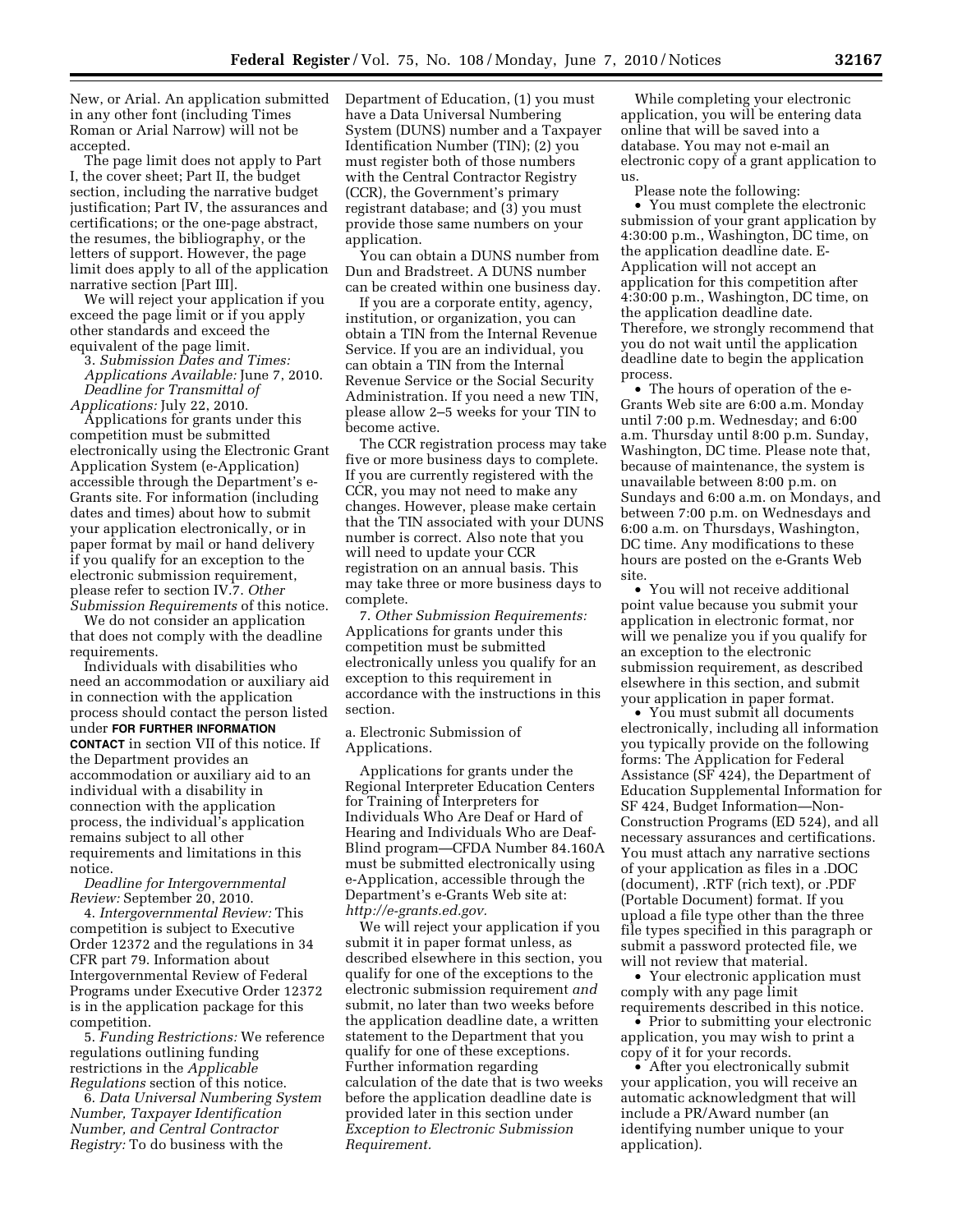• Within three working days after submitting your electronic application, fax a signed copy of the SF 424 to the Application Control Center after following these steps:

(1) Print SF 424 from e-Application. (2) The applicant's Authorizing Representative must sign this form.

(3) Place the PR/Award number in the upper right hand corner of the hardcopy signature page of the SF 424.

(4) Fax the signed SF 424 to the Application Control Center at (202) 245–6272.

• We may request that you provide us original signatures on other forms at a later date.

*Application Deadline Date Extension in Case of e-Application Unavailability:*  If you are prevented from electronically submitting your application on the application deadline date because e-Application is unavailable, we will grant you an extension of one business day to enable you to transmit your application electronically, by mail, or by hand delivery. We will grant this extension if—

(1) You are a registered user of e-Application and you have initiated an electronic application for this competition; and

(2) (a) E-Application is unavailable for 60 minutes or more between the hours of 8:30 a.m. and 3:30 p.m., Washington, DC time, on the application deadline date; or

(b) E-Application is unavailable for any period of time between 3:30 p.m. and 4:30:00 p.m., Washington, DC time, on the application deadline date.

We must acknowledge and confirm these periods of unavailability before granting you an extension. To request this extension or to confirm our acknowledgment of any system unavailability, you may contact either (1) the person listed elsewhere in this notice under **FOR FURTHER INFORMATION CONTACT** (*see* VII. Agency Contact) or (2) the e-Grants help desk at 1–888–336– 8930. If e-Application is unavailable due to technical problems with the system and, therefore, the application deadline is extended, an e-mail will be sent to all registered users who have initiated an e-Application. Extensions referred to in this section apply only to the unavailability of e-Application.

*Exception to Electronic Submission Requirement:* You qualify for an exception to the electronic submission requirement, and may submit your application in paper format, if you are unable to submit an application through e-Application because—

• You do not have access to the Internet; or

• You do not have the capacity to upload large documents to e-Application;

*and* 

• No later than two weeks before the application deadline date (14 calendar days or, if the fourteenth calendar day before the application deadline date falls on a Federal holiday, the next business day following the Federal holiday), you mail or fax a written statement to the Department, explaining which of the two grounds for an exception prevents you from using the Internet to submit your application. If you mail your written statement to the Department, it must be postmarked no later than two weeks before the application deadline date. If you fax your written statement to the Department, we must receive the faxed statement no later than two weeks before the application deadline date.

Address and mail or fax your statement to: Traci DiMartini, U.S. Department of Education, 400 Maryland Avenue, SW., room 5027, Potomac Center Plaza (PCP), Washington, DC 20202–2800. *FAX:* (202) 245–7591.

Your paper application must be submitted in accordance with the mail or hand delivery instructions described in this notice.

b. *Submission of Paper Applications by Mail.* 

If you qualify for an exception to the electronic submission requirement, you may mail (through the U.S. Postal Service or a commercial carrier) your application to the Department. You must mail the original and two copies of your application, on or before the application deadline date, to the Department at the following address:

U.S. Department of Education, Application Control Center, *Attention:*  CFDA Number 84.160A, LBJ Basement Level 1, 400 Maryland Avenue, SW., Washington, DC 20202–4260.

You must show proof of mailing consisting of one of the following:

(1) A legibly dated U.S. Postal Service postmark.

(2) A legible mail receipt with the date of mailing stamped by the U.S. Postal Service.

(3) A dated shipping label, invoice, or receipt from a commercial carrier.

(4) Any other proof of mailing acceptable to the Secretary of the U.S. Department of Education.

If you mail your application through the U.S. Postal Service, we do not accept either of the following as proof of mailing:

(1) A private metered postmark. (2) A mail receipt that is not dated by the U.S. Postal Service.

If your application is postmarked after the application deadline date, we will not consider your application.

**Note:** The U.S. Postal Service does not uniformly provide a dated postmark. Before relying on this method, you should check with your local post office.

## c. *Submission of Paper Applications by Hand Delivery.*

If you qualify for an exception to the electronic submission requirement, you (or a courier service) may deliver your paper application to the Department by hand. You must deliver the original and two copies of your application, by hand, on or before the application deadline date, to the Department at the following address:

U.S. Department of Education, Application Control Center, *Attention:*  CFDA Number 84.160A, 550 12th Street, SW., Room 7041, Potomac Center Plaza, Washington, DC 20202–4260.

The Application Control Center accepts hand deliveries daily between 8:00 a.m. and 4:30:00 p.m., Washington, DC time, except Saturdays, Sundays, and Federal holidays.

**Note for Mail or Hand Delivery of Paper Applications:** If you mail or hand deliver your application to the Department—

(1) You must indicate on the envelope and—if not provided by the Department—in Item 11 of the SF 424 the CFDA number, including suffix letter, if any, of the competition under which you are submitting your application; and

(2) The Application Control Center will mail to you a notification of receipt of your grant application. If you do not receive this grant notification within 15 business days from the application deadline date, you should call the U.S. Department of Education Application Control Center at (202) 245– 6288.

### **V. Application Review Information**

*Selection Criteria:* The selection criteria for this competition are from 34 CFR 75.210, 396.31, and 396.32 and are listed in the application package.

#### **VI. Award Administration Information**

1. *Award Notices:* If your application is successful, we notify your U.S. Representative and U.S. Senators and send you a Grant Award Notification (GAN). We may notify you informally, also.

If your application is not evaluated or not selected for funding, we notify you.

2. *Administrative and National Policy Requirements:* We identify administrative and national policy requirements in the application package and reference these and other requirements in the *Applicable Regulations* section of this notice.